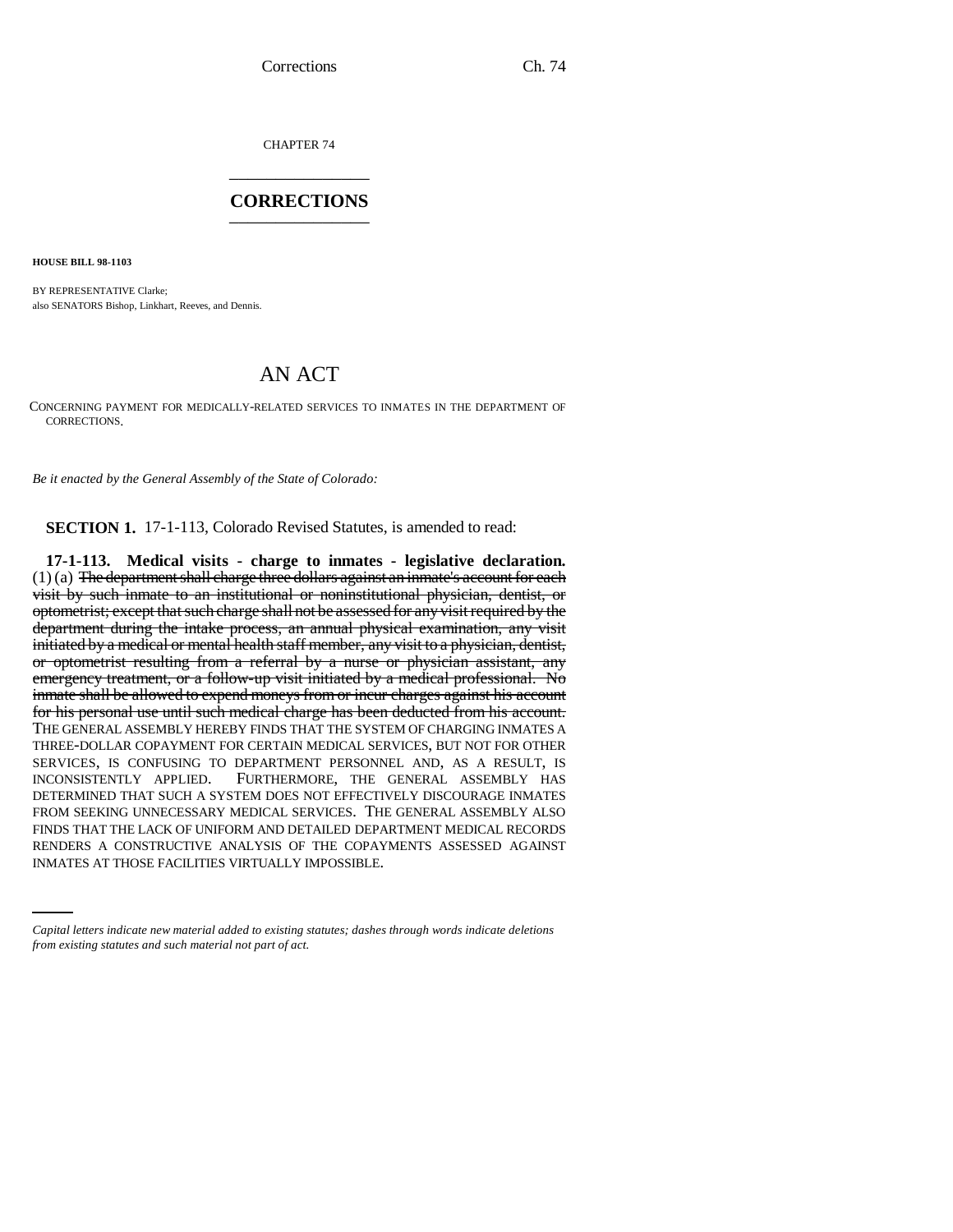(b) THE GENERAL ASSEMBLY THEREFORE FINDS AND DETERMINES THAT THE DEPARTMENT SHOULD ESTABLISH CONSISTENT COPAYMENTS FOR ALL MEDICAL, DENTAL, AND OPTOMETRIC SERVICES RENDERED TO OR ON BEHALF OF INMATES AND SHOULD REQUIRE THE FACILITIES RENDERING SUCH SERVICES TO FOLLOW SPECIFIED PROCEDURES, INCLUDING THE MAINTENANCE OF DETAILED RECORDS REGARDING THE ASSESSMENT OF COPAYMENTS.

(2) THE DEPARTMENT SHALL ASSESS CONSISTENT COPAYMENTS, IN AMOUNTS TO BE DETERMINED BY RULE OF THE EXECUTIVE DIRECTOR PURSUANT TO SUBSECTION (4) OF THIS SECTION, AGAINST AN INMATE'S ACCOUNT FOR EVERY MEDICAL SERVICE PROVIDED TO SUCH INMATE BY A PHYSICIAN, PHYSICIAN'S ASSISTANT, NURSE PRACTITIONER, REGISTERED NURSE, OR LICENSED PRACTICAL NURSE, WHETHER SUCH MEDICAL PROFESSIONAL IS INSTITUTIONAL OR NONINSTITUTIONAL. THE DEPARTMENT SHALL ASSESS CONSISTENT COPAYMENTS, IN AMOUNTS TO BE DETERMINED BY RULE OF THE EXECUTIVE DIRECTOR PURSUANT TO SUBSECTION (4) OF THIS SECTION, AGAINST AN INMATE'S ACCOUNT FOR EVERY VISIT BY SUCH INMATE TO A DENTIST OR OPTOMETRIST. THE AMOUNT OF THE COPAYMENT FOR THE DENTAL OR OPTOMETRIC SERVICES NEED NOT BE THE SAME AS THE COPAYMENT FOR MEDICAL SERVICES.

(3) THE DEPARTMENT SHALL COMMUNICATE THE NEW MANDATORY COPAYMENT POLICY TO EVERY CORRECTIONAL FACILITY THAT PROVIDES MEDICAL, DENTAL, AND OPTOMETRIC SERVICES TO OR ON BEHALF OF INMATES TO ENSURE THAT ALL DEPARTMENT PERSONNEL CONSISTENTLY AND REGULARLY ASSESS THE REQUIRED COPAYMENT FOR MEDICAL, DENTAL, AND OPTOMETRIC SERVICES.

(4) THE EXECUTIVE DIRECTOR SHALL PROMULGATE RULES RELATED TO MEDICAL, DENTAL, AND OPTOMETRIC SERVICE COPAYMENTS, WHICH RULES SHALL ADDRESS, BUT NEED NOT BE LIMITED TO, THE FOLLOWING:

(a) THE AMOUNT OF THE CONSISTENT COPAYMENT TO BE ASSESSED AGAINST AN INMATE'S ACCOUNT FOR MEDICAL SERVICES, INCLUDING BUT NOT LIMITED TO MENTAL HEALTH SERVICES, WHICH COPAYMENT SHALL NOT EXCEED THE DIRECT AND INDIRECT COSTS ASSOCIATED WITH ANY TYPE OF MEDICAL SERVICE THAT MAY BE RENDERED;

(b) THE AMOUNT OF THE CONSISTENT COPAYMENT TO BE CHARGED AGAINST AN INMATE'S ACCOUNT FOR DENTAL AND OPTOMETRIC SERVICES, WHICH COPAYMENT SHALL NOT EXCEED THE DIRECT AND INDIRECT COSTS ASSOCIATED WITH ANY DENTAL OR OPTOMETRIC SERVICE THAT MAY BE RENDERED;

(c) THE DETAILED PROCEDURES THAT DEPARTMENT PERSONNEL ARE TO FOLLOW IN ASSESSING SUCH COPAYMENTS;

(d) THE SPECIFIC AND EXCLUSIVE BASES UPON WHICH A COPAYMENT MAY BE WAIVED BY DEPARTMENT PERSONNEL;

(e) THE INFORMATION TO BE OBTAINED BY DEPARTMENT PERSONNEL AT THE TIME OF THE INMATE'S MEDICAL, DENTAL, OR OPTOMETRIC VISIT ON A STANDARDIZED DEPARTMENT FORM, INCLUDING THE INMATE'S NAME, THE INMATE'S IDENTIFICATION NUMBER, THE AMOUNT OF THE COPAYMENT ASSESSED, THE REASON FOR THE VISIT, THE TYPE OF SERVICE RENDERED, AND THE BASIS, FOR ANY WAIVER OF THE